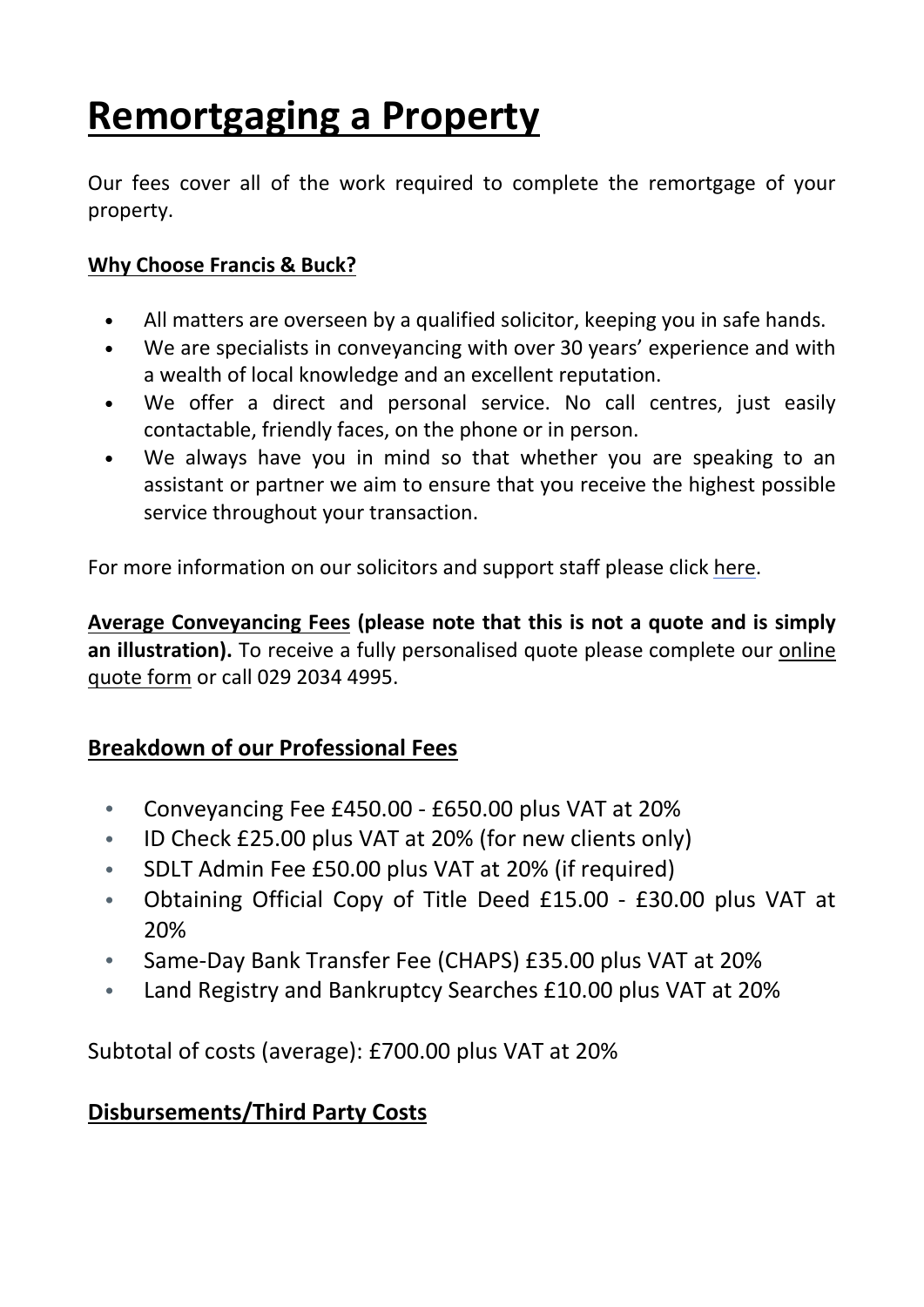Disbursements are costs related to your matter that are payable to third parties, such as Land Registry fees. We handle the payment of the disbursements on your behalf to ensure a smoother process. If required, these costs are not included in our fees.

- Land Registry Fee (average cost, dependent on amount of new advance)
- Notice fees to pay freeholder/managing agent around £100.00 (for leasehold properties only)

## **Example of Estimated Total\***

For example, if you are looking to re-mortgage a £170,000 property the estimated total (including required disbursements/third party costs) would be around: £853.03 plus VAT at 20%.

\*There are a range of factors that could increase the cost of our service. For example;

- *If we need to obtain Indemnity Insurance Policy (if required) £30.00 plus VAT at 20% (Policy premium paid by client and varies based on value of property???)*
- *For a full list of other possible additional charges please click here*

### **To receive a fully personalised quote please complete our [online](http://francisandbuck.co.uk/contact-us/) quote form** *or* **call 029 2034 4995.**

### **Key stages of the process**

The precise stages involved in **remortgaging a property** vary according to individual circumstances. However, below we have suggested some common key stages:

- **1. Take your instructions and send out initial paperwork**
- **2. Check finances are in place to fund remortgage and redeem existing mortgage (if any)**
- **3. Receive and advise on Mortgage Offer**
- **4. Carry out searches if required by the lender**
- **5. Give you advice on all documents and information received**
- **6. Go through conditions of mortgage offer with you**